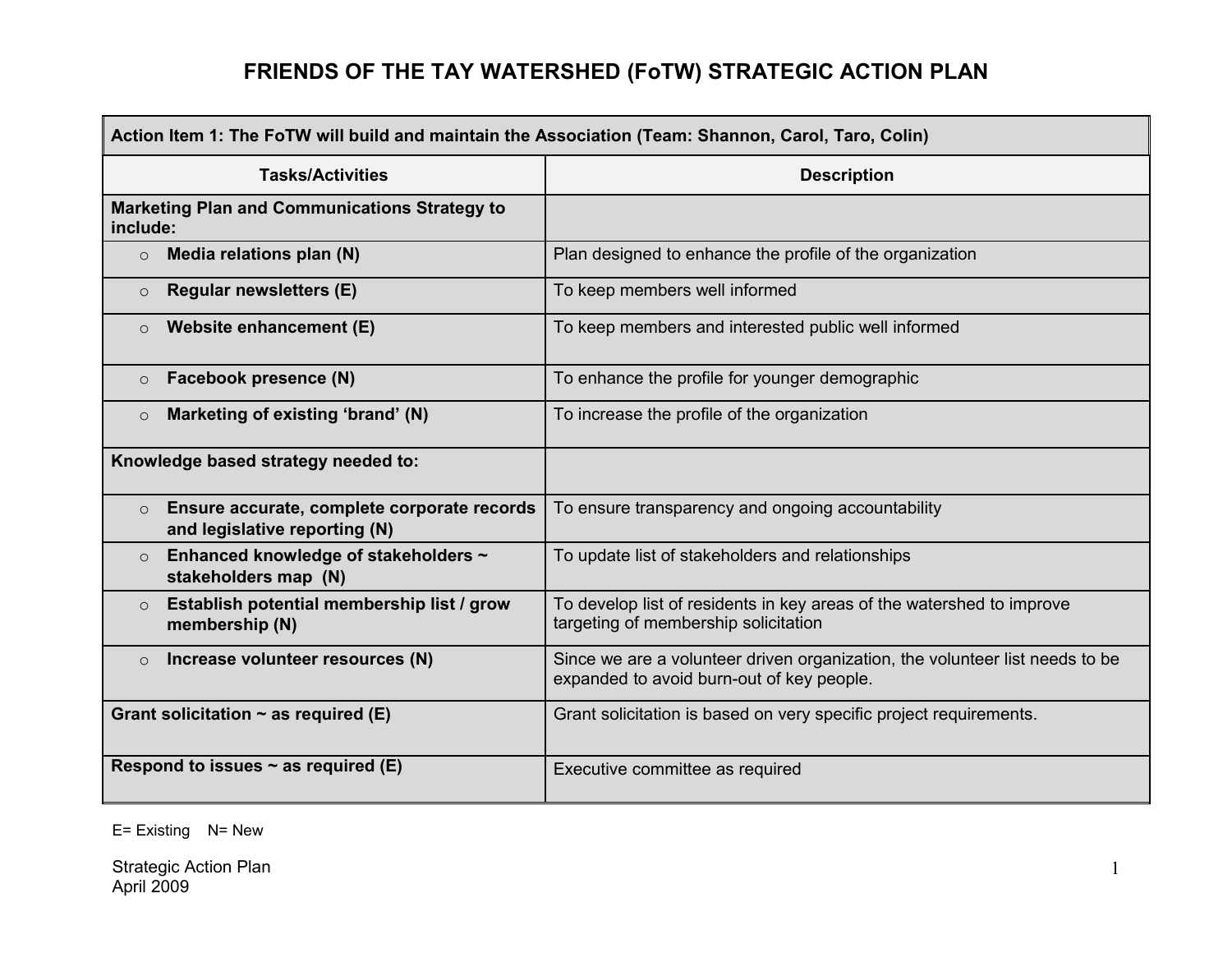| Action Item 2: The FoTW will provide education and public awareness to focus on the Tay watershed and its issues.                                                                                                                                                                                                                                                                                                                                                                                                                |                                                                                                                                                                                                                                                                                                                                    |  |
|----------------------------------------------------------------------------------------------------------------------------------------------------------------------------------------------------------------------------------------------------------------------------------------------------------------------------------------------------------------------------------------------------------------------------------------------------------------------------------------------------------------------------------|------------------------------------------------------------------------------------------------------------------------------------------------------------------------------------------------------------------------------------------------------------------------------------------------------------------------------------|--|
| (Team: Karen, Annie, Gil)                                                                                                                                                                                                                                                                                                                                                                                                                                                                                                        |                                                                                                                                                                                                                                                                                                                                    |  |
| <b>Tasks/Activities</b>                                                                                                                                                                                                                                                                                                                                                                                                                                                                                                          | <b>Description</b>                                                                                                                                                                                                                                                                                                                 |  |
| <b>Watershed Discovery (E)</b><br>To be hosted at EcoTay Education Centre on<br>October 4th                                                                                                                                                                                                                                                                                                                                                                                                                                      | This is our annual event to "show-case" the FoTW and to bring together<br>environmental exhibitors, speakers, enviro-entertainment and residents in the<br>watershed.                                                                                                                                                              |  |
| <b>Perspective on Water Series (E)</b><br>Need to get additional guest speakers lined up for<br>2009-2010.                                                                                                                                                                                                                                                                                                                                                                                                                       | This has been a very successful lecture series, brining together speakers<br>with a public profile on water-related issues.                                                                                                                                                                                                        |  |
| Participation-Festivals / Lake AGM- Media kit<br>campaign—one kit for various events. Lake Assoc<br>newsletters; Include Facebook and Twitter. Add<br>shoreline cleanup and pitch in and Earth Day to list<br>Algonquin Sustainability Fair (E) April<br>Historica (E) April<br>Maplefest (E) April<br>Art of Being Green (E) July<br>$\bullet$<br>175 <sup>th</sup> Anniversary of Tay Canal - throughout 2009<br>$\bullet$<br>Lake Links (E)<br>$\bullet$<br>2 Lake AGM's (E) (more AGM's suggested)<br>$\bullet$<br>Other (N) | The FoTW participates in a variety of workshops and festivals. This project is<br>aimed at putting together a kit to take to events and a list of volunteers to<br>staff them.                                                                                                                                                     |  |
| <b>Shoreline Naturalization (E)</b>                                                                                                                                                                                                                                                                                                                                                                                                                                                                                              | This project was designed to provide a visible demonstration of the<br>environmental benefits to the naturalization of shorelines in Last Duel Park (a<br>local park on the Tay River in Perth). The project has been successfully<br>completed as the result of the collaboration with local student and<br>environmental groups. |  |
| <b>Children's Water Festival (E)</b>                                                                                                                                                                                                                                                                                                                                                                                                                                                                                             | The FoTW will be funding the participation of local public school children at<br>the educational water festival in this area.                                                                                                                                                                                                      |  |
| Tabloid revision (E)                                                                                                                                                                                                                                                                                                                                                                                                                                                                                                             | This project is to update and revise our very popular environmental<br>publication, aimed at educating residents about watershed issues.                                                                                                                                                                                           |  |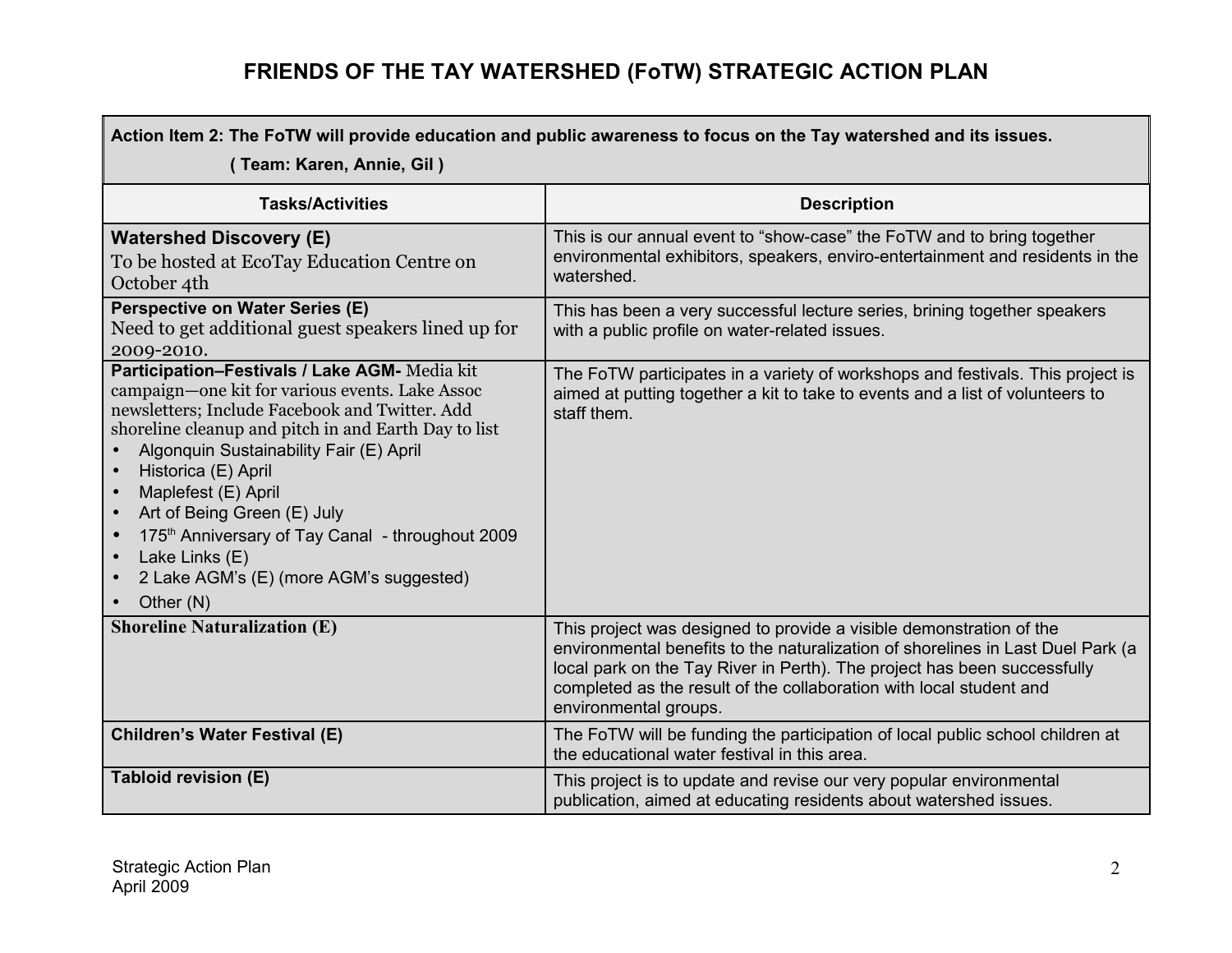| School presentations & materials (E)                                                                                                                                                                                                                                                                                                                                                         | Knowledgeable individuals will be sought to volunteer their time on this file.                                                                                                                                                                                                              |
|----------------------------------------------------------------------------------------------------------------------------------------------------------------------------------------------------------------------------------------------------------------------------------------------------------------------------------------------------------------------------------------------|---------------------------------------------------------------------------------------------------------------------------------------------------------------------------------------------------------------------------------------------------------------------------------------------|
| <b>Media contact</b> Multimedia approach:                                                                                                                                                                                                                                                                                                                                                    | Radio—Lake 88 and Jack FM, Youtube, Twitter. Funny and witty small-ad<br>public service announcements in EMC; short spots on radio, such as sound of<br>songbird or water rushing with voiceover saying something like, If it weren't<br>for the FOTW, you might not be hearing that sound. |
| <b>Student Bursary Program (N)</b>                                                                                                                                                                                                                                                                                                                                                           | To come                                                                                                                                                                                                                                                                                     |
| Climate change awareness (N)                                                                                                                                                                                                                                                                                                                                                                 | Link with Mississippi Valley Conservation and MV Field Naturalists                                                                                                                                                                                                                          |
| Use Lake Association newsletters (AN)                                                                                                                                                                                                                                                                                                                                                        | Project designed to make use of lake association newsletters in watershed to<br>promote mutually beneficial actions.                                                                                                                                                                        |
| Participate in shore-line clean-up and pitch-in<br>activities, Earth Day, Canada Rivers Day (AN)<br><b>Others (N)</b> Produce video using Susan Code's book on<br><b>Tay River</b><br>Rogers Cable—Tay video broadcast<br>Bookmarks/fridge magnets<br>Wendy waterdrop (new icon from Tay tabloid)—use in<br>public service announcements in newspaper; cross link<br>to aid branding of FOTW | Further organization required.                                                                                                                                                                                                                                                              |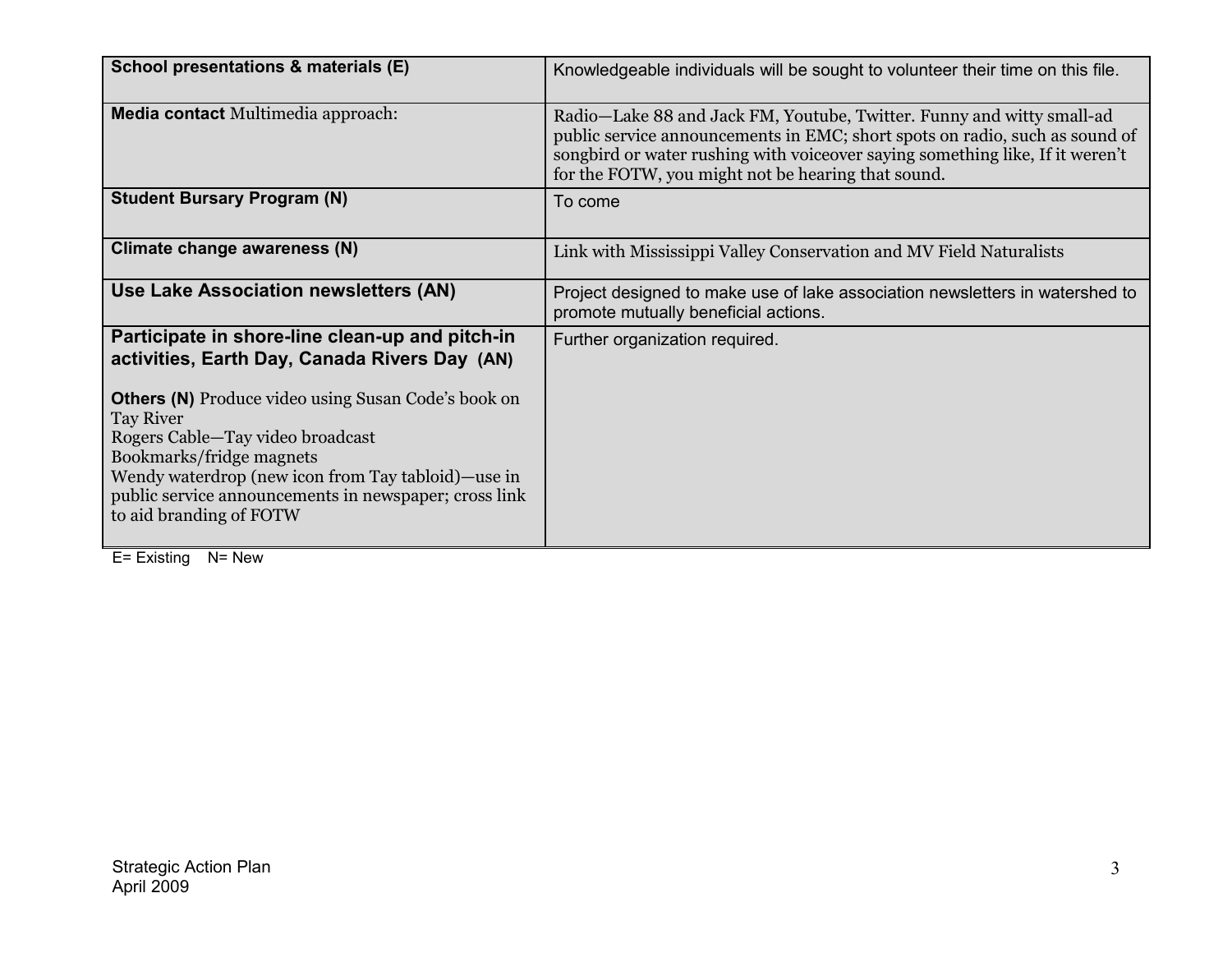| Action Item 3: The FoTW will coordinate Water Protection Activities (Team: Chris, Jim, Doug, Matt)                             |                                                                                                                                                                                                                                                                                                                            |  |
|--------------------------------------------------------------------------------------------------------------------------------|----------------------------------------------------------------------------------------------------------------------------------------------------------------------------------------------------------------------------------------------------------------------------------------------------------------------------|--|
| <b>Tasks/Activities</b>                                                                                                        | <b>Description</b>                                                                                                                                                                                                                                                                                                         |  |
| Stakeholders' Implementation (2010) (E)<br>Continue, but try for more accountability for<br>$\circ$<br>gaps $(E)$              | This is the bi-annual project to bring together all of the stakeholders who took<br>part in putting together the Tay River Watershed Management Plan, to review<br>progress on the multi-year action plan. Because of the diversity of the groups<br>represented, there is lots of organization and coordination required. |  |
| Liaison with Key Organizations on specific issues<br>(e.g. RVCA, FOCA, A2A, OEN, CELA, Water<br>Guardians, municipalities) (E) | Project to improve coordination with key environmental groups when issues<br>arise.                                                                                                                                                                                                                                        |  |
| Press for more meaningful analysis from data<br>collections by RVCA and others (N)                                             | This project is designed to ensure that the data that is being collected by<br>various groups is available in a form that will be relevant to watershed<br>residents.                                                                                                                                                      |  |
| Monitor Perth's expansion plans and infrastructure<br>projects very carefully (E)                                              | Project to ensure that the FoTW is fully aware of infrastructure projects that<br>have environmental implications for the watershed and to provide advice to<br>local planners where relevant.                                                                                                                             |  |
| <b>Start Tay River Management Plan process (N)</b>                                                                             | Project to start a management plan for the Tay River component of the<br>watershed. (Note that the watershed is comprised of 46 lakes, as well as<br>numerous creeks and streams in addition to the Tay River proper.)                                                                                                     |  |
| Lake Management Planning follow-up(E)                                                                                          | The FoTW participated as the lead organization on the very successful multi-<br>year Lake Management Planning Program, which was designed to assist<br>local lake associations to develop environmentally sustainable management<br>plans for their lakes.                                                                 |  |
| Respond to relevant postings on the Environmental<br><b>Registry (E)</b>                                                       | This project is to ensure that we know about and respond to relevant listings<br>in a timely and appropriate manner.                                                                                                                                                                                                       |  |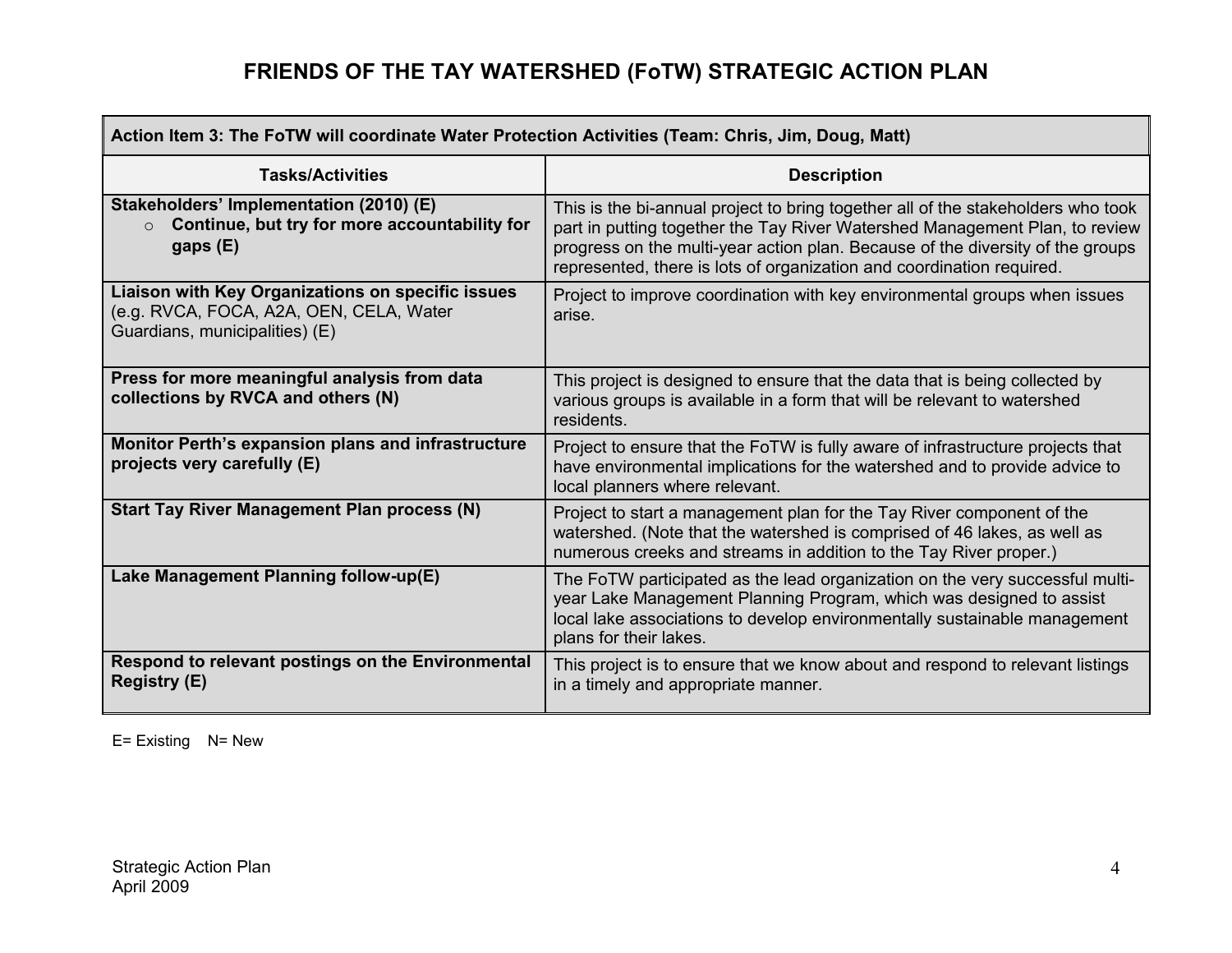| <b>Action Item 4: The FoTW will collaborate on Studies</b>                   |                                                                                                                                                                                                                                                                                                                                                                                                                 |
|------------------------------------------------------------------------------|-----------------------------------------------------------------------------------------------------------------------------------------------------------------------------------------------------------------------------------------------------------------------------------------------------------------------------------------------------------------------------------------------------------------|
| <b>Tasks/Activities</b>                                                      | <b>Description</b>                                                                                                                                                                                                                                                                                                                                                                                              |
| <b>Source Water Protection (E)</b>                                           | The FoTW is represented on the Provincial Source Water Protection<br>Committee to develop legislation / regulations for municipal drinking water.                                                                                                                                                                                                                                                               |
| <b>Benthic Invertebrate Studies (E)</b>                                      | This is an annual project in which we collaborate with the Rideau Valley<br>Conservation Authority to hire a student to do research in this area.                                                                                                                                                                                                                                                               |
| Watershed Hotspot Mitigation including potential<br>groundwater hotspots (N) | Project to develop information and action plans related to potential ground<br>water contamination $\sim$ e.g. land fill sites, scrap yards                                                                                                                                                                                                                                                                     |
| Freshwater mussel study of Tay & Christie Lake (N)                           | The Friends of the Tay Watershed have received a grant from the Shell<br>Environmental Fund to conduct a study of the species of freshwater mussels<br>and native crayfish which inhabit the Tay River and Christie Lake.<br>This study, which involves the creation of a new species database, was<br>prompted by the appearance of zebra mussels in the study area. It will be<br>carried out in August 2009. |